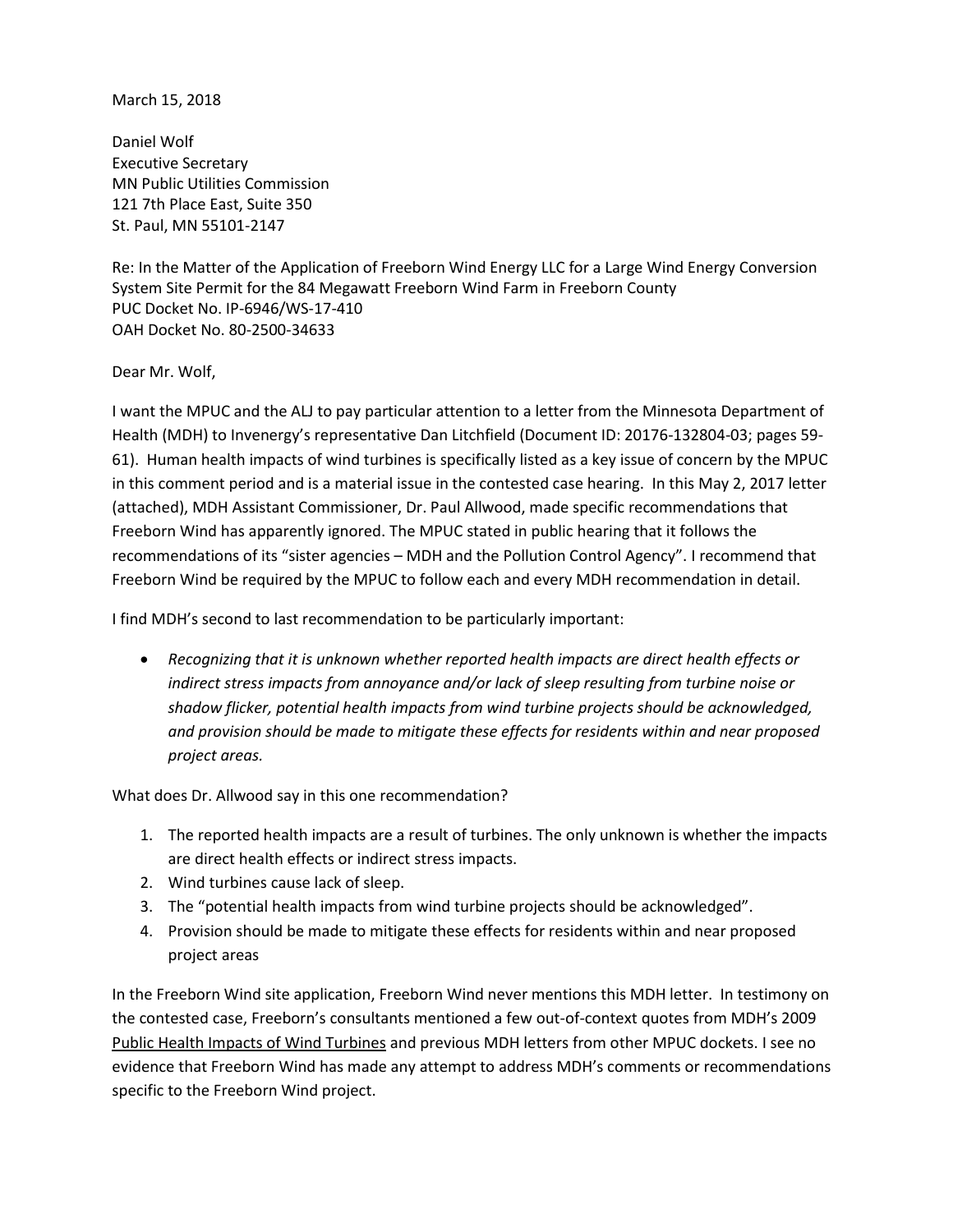The wind industry wants to set very high bar for citizens to directly prove medical causation. It was not necessary for individuals to prove direct medical causation before public policy restricted smoking in public places – the associated health effects of tobacco smoke are well known. Also, "causation" is not the standard for administrative decisions, such as MPUC wind siting. "Association" is the standard; and association between wind turbines and negative human health effects is clear, consistent and worldwide.

Dr. Mariana Alves-Pereira of Lusofona University, Portugal provided expert testimony during the October 19, 2017 MN Legislative Energy Commission (LEC) hearing on wind turbine noise and health. Dr. Alves-Pereira testified that the same health symptoms are consistently reported by people in nearly every country who live near wind turbines. She said that for these symptoms to not be caused by wind turbines would require that you believe this is a "collective hallucination" occurring around the world. Dr. Alves-Pereira refers to wind turbine produced low frequency noise as an "agent of disease." Dr. Alves-Pereira provided testimony about her published research including both non-invasive and more invasive medical tests that show consistent results in people exposed to both occupational and environmental noise pressure waves from various industries, including wind turbines. The audio can be heard at the LEC website:<https://www.lec.leg.mn/meetings201718.html>

At the same LEC hearing and in Freeborn Wind (DOC ID 20183-140988-01), acoustician Robert Rand explains that the ONLY mitigation for wind turbine noise is sufficient distance from homes.

Two of Freeborn Wind's contested case consultants, Dr. Mark Roberts and Michael Hankard, were also brought in by the wind industry to provide testimony to the LEC. MN Senator Andrew Mathews succinctly summarized Robert's and Hankard's testimony to the LEC. Senator Mathews facetiously asks, 'Are you saying that if these people just changed their attitude and would have a more positive perspective of turbines, they would start having a better night's sleep?' I observe that Senator Mathews' assessment appears consistent with Robert's and Hankard's testimony to the ALJ during the Freeborn Wind contested case.

Also, in his direct testimony in the contested case hearing, it appears that Dr. Roberts tries to convince the MPUC and the ALJ that he is right and the MDH is wrong. His statements seem to be very carefully crafted to mislead. I will provide several examples from Dr. Robert's direct testimony:

1. Dr. Robert's talks about the scientific method which involves "…developing a hypothesis, testing that hypothesis, publishing the results and having others attempt to repeat the research…."

Dr. Roberts provides precisely zero data and zero examples of medical examination, testing or evaluation of individuals living in wind project at their own homes and properties. In addition, I can find no evidence or testimony that Dr. Roberts has ever attempted to examine or medically evaluate humans in the vicinity of operating industrial scale wind turbines. For the scientific method to work, I presume someone would actually have to engage in the scientific method – Dr. Roberts does not appear to have done so.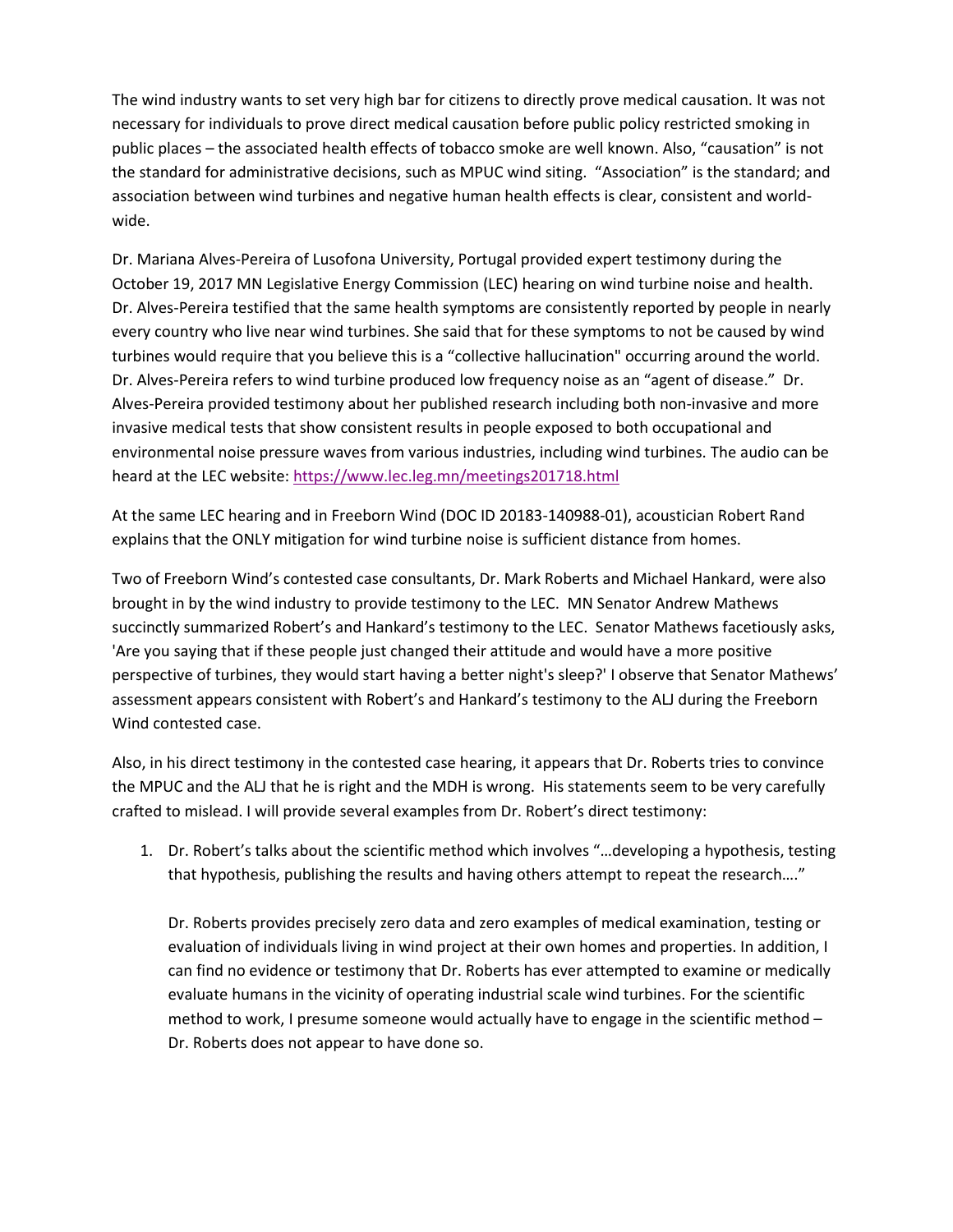2. Dr. Roberts stated, "The published literature has shown some association between wind turbine noise emissions and annoyance. …Annoyance is at times associated with various symptoms [but] it is not a disease. Instead, those varied symptoms represent a normal physiological response."

Roberts appears to be acknowledging that the reported symptoms are a direct physiological response to wind turbine annoyance. Even if this is not a proof of direct medical causation, Roberts is admitting that the symptoms people report are a direct result of the wind turbine operations.

Dr. Roberts cites the World Health Organization (WHO), but fails to state that the State of MN audible noise standard (M.S. 7030) allowing 50 dBA is many times higher than the recommended 35 dBA limit and the 40 dBA absolute limit set by the WHO for night-time noise that does not disturb sleep.

Roberts admitted that "noise-related annoyance" is a "health effect related to exposure to noise from wind turbines…." Then he says that there is no association between wind turbines and health effects that has been scientifically shown and that there are no potential adverse health effects from the sound of wind turbines. While annoyance and sleep deprivation may not be diseases, I know of no-one who believes these are beneficial for anyone's health.

The well-known and well-documented negative health impacts of turbines are the most frequently raised, and I believe, the most serious and contentious issue facing the MPUC at both proposed and built industrial wind projects. Instead of "[acknowledging] the health impacts from wind turbine projects" as recommended by MDH, Freeborn Wind is attempting to convince the MPUC and the ALJ that none exist. Again, the May 2, 2017 MDH letter stated that the reported health impacts are a result of turbines - the unknown is whether the impacts are direct health effects or indirect stress impacts. The MDH letter states that wind turbines are known to cause lack of sleep.

Freeborn Wind seems determined to convince the ALJ and the MPUC that it is just fine to issue a wind site permit that everyone knows will cause sleep deprivation – because is it not a "disease". Sleep deprivation is widely recognized as a form of torture. I oppose torture.

I recommend the MPUC make the May 2, 2017 MDH recommendations conditions of the Freeborn Wind site permit. I recommend that the MPUC not issue a site permit that it knows will torture people through sleep deprivation.

Thank you.

Kristi Rosenquist 42883 228<sup>th</sup> Avenue Mazeppa, MN 55956

Attachment: MDH letter 5-2-2017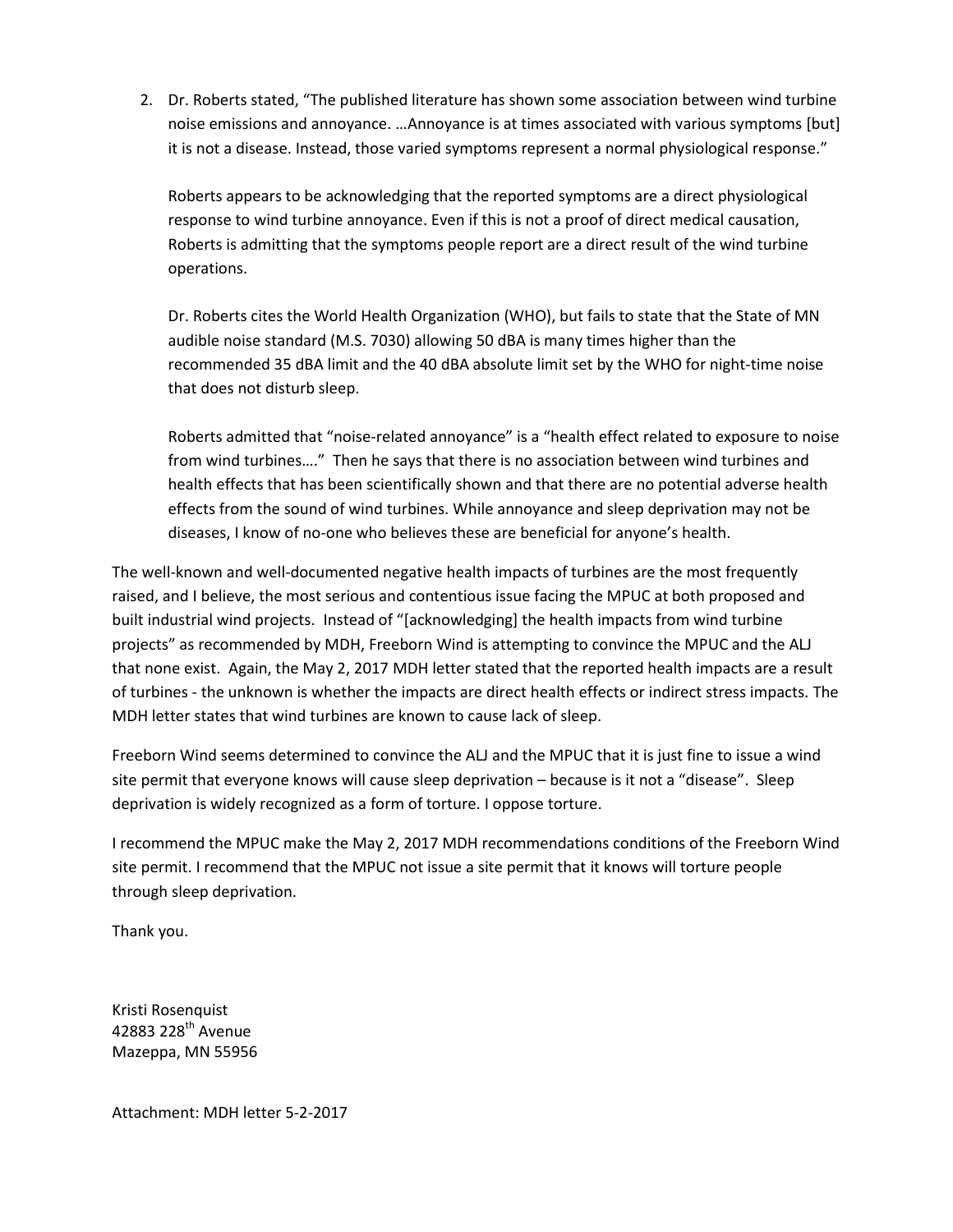

PROTECTING, MAINTAINING & IMPROVING THE HEALTH OF ALL MINNESOTANS

May 2<sup>nd</sup>, 2017

Dan Litchfield Senior Manager, Project Development Freeborn Wind Energy, LLC c/o Invenergy LLC One South Wacker Drive Suite 1800 Chicago, IL 60606

RE: Request for Comments on Freeborn Wind Farm in Freeborn County, Minnesota

Dear Mr. Litchfield,

Thank you for providing the Minnesota Department of Health (MDH) with the opportunity to comment on the Minnesota portion of the Freeborn Wind Farm project in Freeborn County, Minnesota. The mission of MDH is to protect, maintain, and improve the health of all Minnesotans. The careful planning and development of projects such as this one supports this mission and is an important step in ensuring health in all policies.

Wind turbine noise and shadow flicker effect are the two areas related to wind turbines that generally receive the most complaints. MDH reviewed available data on the generation and propagation of turbine noise; the potential for exposure to shadow flicker from wind turbines; and studies of health impacts from exposures to wind turbine noise. Findings are discussed in detail in the 2009 report, Public Health Impacts of Wind Turbines.

(http://www.health.state.mn.us/divs/eh/hazardous/topics/windturbines.pdf)

From MDH's 2009 report *Public Health Impacts of Wind Turbines*, complaints about wind turbine noise appear to rise with increasing noise levels above 35 dB(A) when measured outdoors. Sleeplessness and headache are common health complaints and complaints in general are more likely when turbines are visible or when shadow flicker occurs. Most available evidence suggests that reported health effects are related to audible low frequency noise.

Wind turbines generate a broad spectrum of low intensity noise. At typical setback distances higher frequency (or higher pitch) noises may be muted. Walls and windows of homes decrease the loudness of high frequencies, but the effect on low frequencies is more limited. Low frequency noise has been identified as a potential wind turbine issue that may affect some people indoors, especially at night.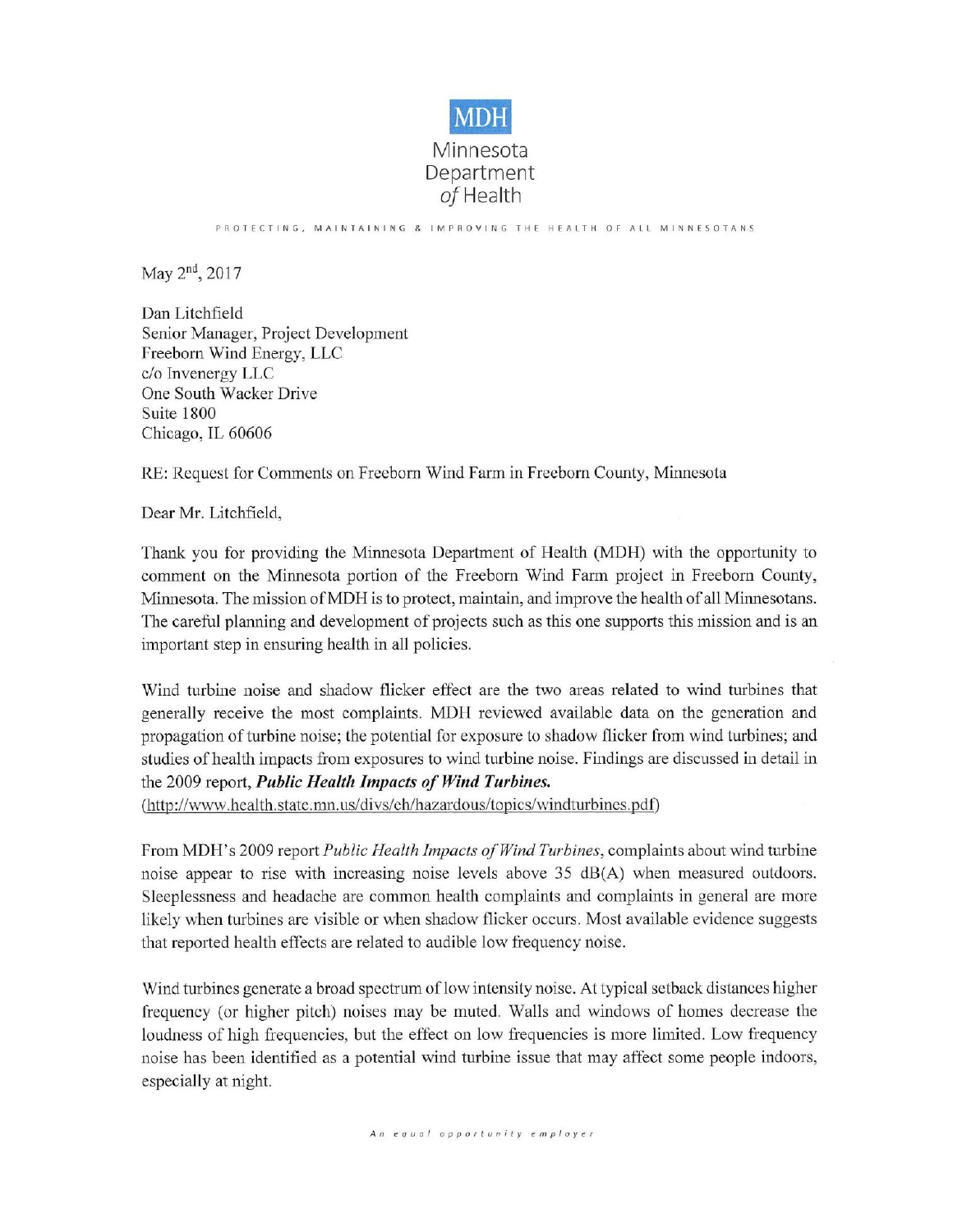Freeborn Wind Farm Page 2 May 2<sup>nd</sup>, 2017

Regulations regarding placement of wind turbines are intended to assure that Minnesota Pollution Control Agency (MPCA) noise guidelines are not exceeded. The MPCA nighttime standard for noise intensity of 50 dB(A), not to be exceeded more than 50% of the time in a given hour, appears to underestimate how much low frequency noise can enter into dwellings. Prior to site development, MDH recommends that low frequency noise and total noise from turbines be evaluated.

Unlike low frequency noise, shadow flicker can affect individuals outdoors as well as indoors. Shadow flicker is a potential issue in the mornings and evenings, generally within 0.6 miles (1km) of a source. Annoyance, or concern about the potential for other impacts from shadow flicker, can be eliminated by placement of wind turbines outside of the path of the sun as viewed from areas of concern, or by appropriate setbacks.

Potential exposures to shadow flicker and noise are at their highest closer to wind turbines. As the distance from a wind turbine increases, reported complaints and health effects generally decrease. This suggests that the use of appropriate setback distances of homes from wind turbines can minimize or eliminate health complaints. In addition, placing wind turbines in areas where wind shear is minimal and aerodynamic noise is minimized can likely reduce the potential for health complaints.

Again, a more in depth discussion of the above concepts and conclusions can be found in the MDH 2009 report Public Health Impacts of Wind Turbines (linked above). MDH encourages you to reference this report when considering the potential health impacts that could be associated with this wind farm project as you move forward with your development plans.

MDH is also following a study being conducted at the University of Minnesota, the Minnesota Study on Wind Turbine Acoustics (http://mnsowta.safl.umn.edu/). The study is intended to evaluate the source and characteristics of wind turbine sound, develop techniques for measuring wind turbine noise, and to better understand the human response to wind turbine generated sound. The study is expected to be completed in 2018.

## **Recommendations:**

- $\blacksquare$ Prior to development, low frequency noise and total noise from turbines should be evaluated by qualified acoustical engineers to determine measurable noise components from wind turbines that engender complaints and to assess noise impacts from proposed wind farms.
- Wind turbine noise estimates should include cumulative impacts  $(40-50 \text{ dB}(A))$  isopleths) of all wind turbines.